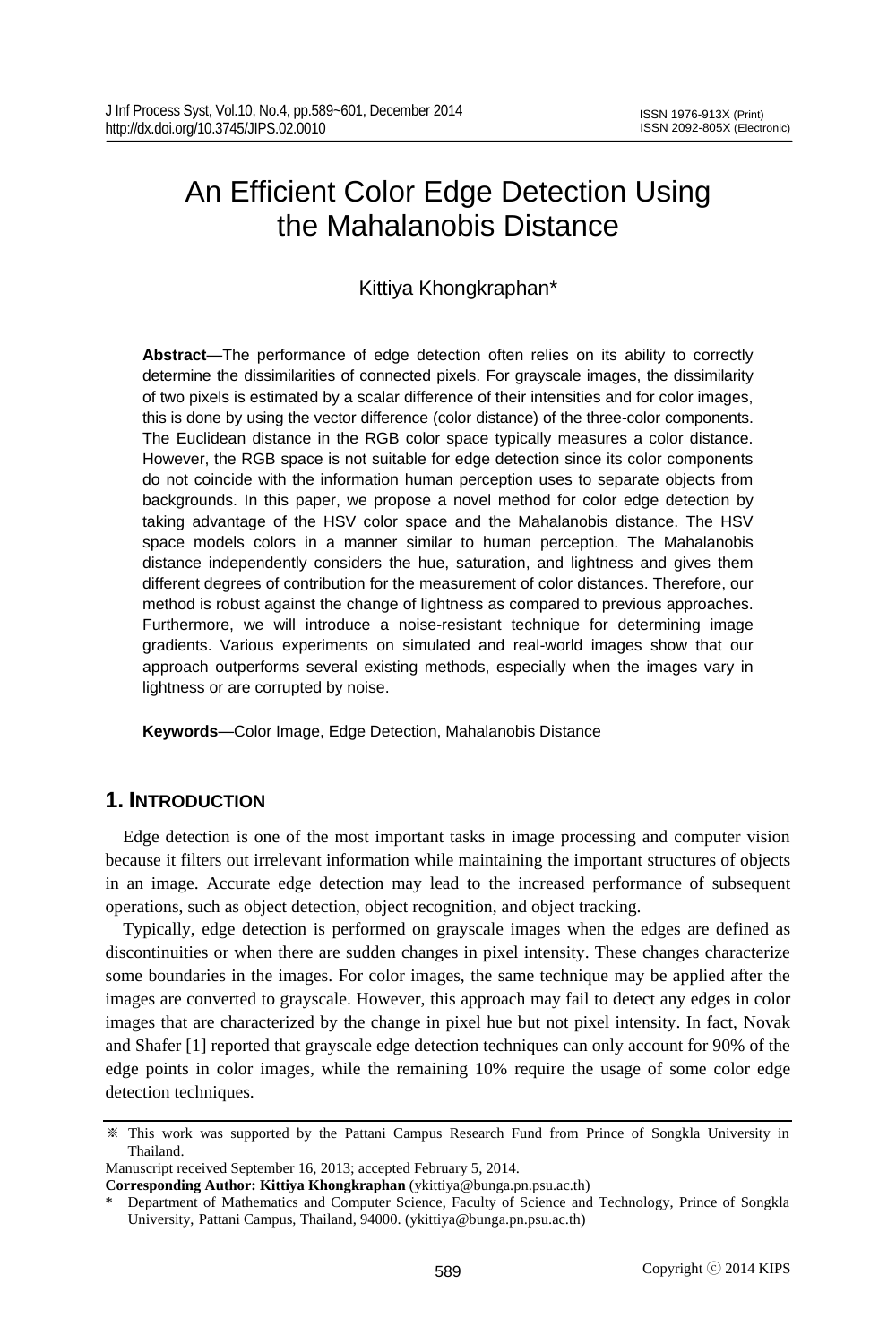Although many approaches have been proposed to detect edges in color images, the problem of color edge detection is still very challenging since it is difficult to extract edges from several components of a pixel (color vector) in color images. The two major approaches for color edge detection techniques are monochromatic-based and vector-based approaches [2].

The monochromatic-based approach is extended from the grayscale edge detection techniques. In this approach, gradient operators are applied to each color channel separately and the resulting edge detections are combined using some methods, such as summation [3,4], and a disjunction logical operator [5] to produce the final edge detection result. The monochromaticbased techniques often produce false or missed edges because they fail to consider the correlation among color channels.

The vector-based approach employs the various features of the 3-dimensional space for edge detection in color images. This approach can extract more information from the color images because it considers the vector nature of color images by not decoupling their color components. The techniques in this approach often offer better results than the traditional grayscale edge detection techniques [2], such as with the monochromatic-based approach.

The main contribution of our paper is the introduction of efficient vector-based edge detection for RGB color images. Our proposed method considers the nature of colors as color components are correlated. The key idea is to efficiently measure a color distance using a statistical distance, such as the Mahalanobis distance, which allows us to consider the hue, saturation, and lightness separately. This method is robust against the change of lightness as compared to previous methods that employ the Euclidean distance in measuring color distances [6-12]. Additionally, we propose a new technique to reduce the errors that are due to high frequencies of noisy pixels. This technique employs the information from connected-neighbor pixels to determine image gradients instead of blurring images or rejecting outlier pixels. This method can accurately define both the gradient magnitude and gradient direction without eliminating the details of the image.

This paper is organized as follows: after this initial introduction, Section 1 continues with the presentation of previous approaches for vector-based color edge detection. The Mahalanobis distance is also presented in this section. Our proposed method is described in Section 2. In Section 3, we present some of our experimental results. Finally, we preset our conclusions in Section 4.

#### **1.1 Vector Based Approach**

In color images, a color vector of various components describes each pixel. Therefore, it is difficult to integrate the information from those components into one meaningful result. In most 2 cases, a color distance (also known as gradient magnitude) is measured by the Euclidean distance of two vectors. The two schools of vector-based approaches are the gradient magnitudebased approach and the gradient vector-based approach [6].

The gradient magnitude-based approach employs the non-directional differences of vectors to determine the edges in color images. Trahanias and Venetsanopoulos [7] introduced minimum vector dispersion (MVD), which is an vector order statistic operator, to sort a set of *n* vectors. The result is not only used to define edges but also to reject noise using outlier schema. However, this approach is unable to detect edge directions.

With the gradient vector-based approach, gradient magnitude and gradient direction are both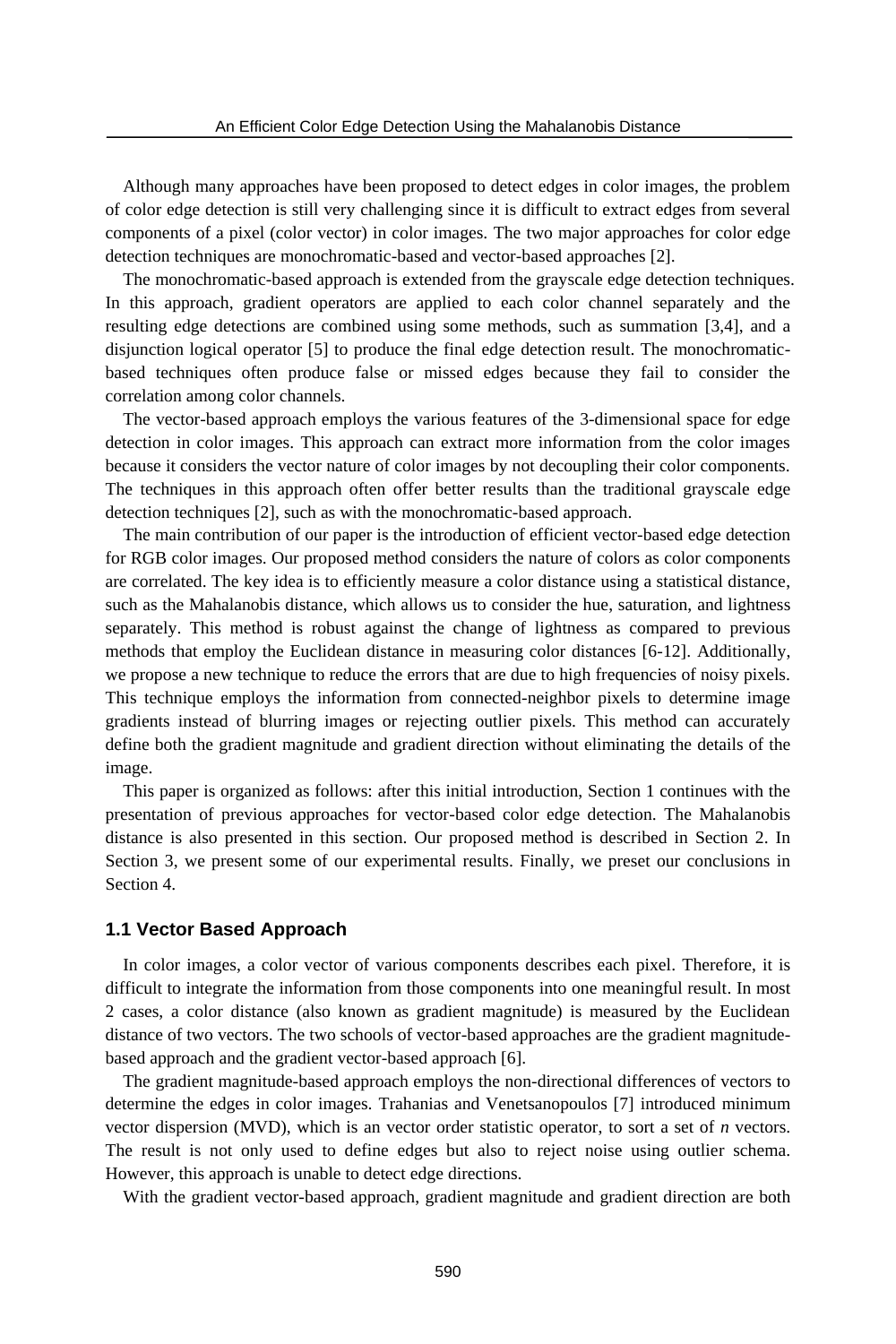employed to determine the edges in color images. Wesolkowski and Jernigan [9] combined the chromatic and intensity differences to create a distance metric. This approach is sensitive to noise since the frequency of noisy pixels is high near the locations of edges. Shafarenko et al. [10] estimated the gradient magnitude of a pixel by the maximum Euclidean distance between that pixel and its 8-connected neighbors and they estimated the gradient direction by the direction of the maximum gradient. Evans and Liu [11] introduced a robust color morphological gradient (RCMG) method, which is an extension of a morphological gradient approach [8]. This method is based on the vector differences in a window and uses an outlier rejection schema. Gradient direction is defined as the normal line, in order to obtain the edge and its error is bounded by 45. The method is able to give a better estimation of gradient magnitudes for existing cases of noisy images. Ruzon and Tomasi [12] proposed the compass edge detection, which employs pre-filtering to reduce noise before the edge detection process. A circular window is split into halves and the color signature difference of each half is computed using the earth mover's distance. The same process is repeated for multiple orientations to produce the maximum difference and associated direction.

The main advantage of the gradient vector-based approach is its ability to produce thinner edges because it often applies a non-maximum suppression stage of the Canny edge detector. Non-maximum suppression employs both gradient magnitude and gradient direction to delete non-maximum local gradients.

#### **1.2 The Mahalanobis Distance**

The Euclidean distance, which is an ordinary distance between any two points, is a popular method for measuring color distances in a vector-based approach [7-12]. However, since the Euclidean distance considers the components of hue, saturation, and lightness at the same scale, it may not be an appropriate measurement for color distances. The Mahalanobis distance, which is a statistical distance that was introduced by P. C. Mahalanobis in 1936 [13], is a distance measurement that is based on correlations between variables of different patterns. The Mahalanobis distance can be defined as:

$$
d(x, y) = \sqrt{(x - y)^{t} s^{-1} (x - y)}
$$
(1)

where  $d(x, y)$  is the Mahalanobis distance between two points  $x = (x_1, ..., x_p)^t$  and  $y = (y_1, ..., y_p)^t$ in *p*-dimension space and **S** is a covariance matrix of two groups of data.

# **2. OUR PROPOSED METHOD**

Our approach is based on finding a local maximum gradient in color images. First, the image gradient is assigned to the change of color vectors, namely a gradient magnitude or a color distance. The Mahalanobis distance is then used to measure a color distance because it can distinguish the difference between hue, saturation, and lightness information. We also used information from connected-neighbor pixels to reduce errors that are due to noisy pixels. Next, we employed the non-maximum suppression stage of the Canny edge detector to find sharp edges. We then applied a threshold to produce the final edge result.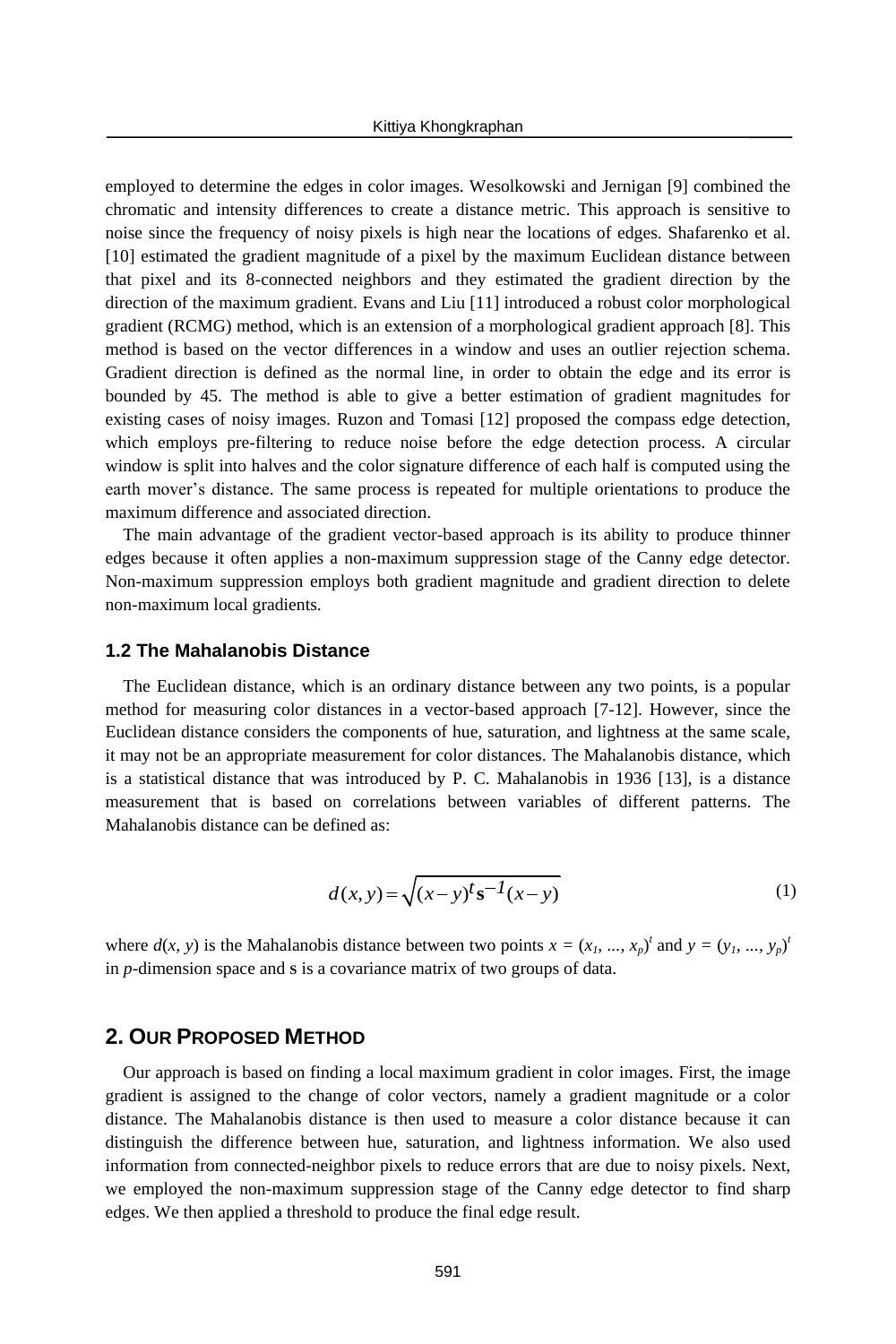#### **2.1 A Color Distance**

A pixel value in an RGB image is assigned to three-color components. A pixel is represented by a discrete integer function  $f(x, y) = (R(x, y), G(x, y), B(x, y))$  where  $(x, y)$  refers to the spatial dimension in a two-dimensional image plane.  $R(x, y)$ ,  $G(x, y)$  and  $B(x, y)$  are the red, green, and blue color values in the RGB color space at pixel (*x, y*), respectively. The function *f* maps those three color values to a three-dimensional vector.

Because a mixture of three primary colors presents a pixel in the RGB color space, the distance between any two color vectors does not directly correspond to the difference viewed by human perception [14]. On the contrary, the human perception of colors is more closely related to how the HSV color model views colors [6]. The HSV model separates the hue component that represents the dominant color from the saturation and lightness (value) components. Therefore, the HSV color space is more suitable for any image operators that try to imitate human vision perception. One special function of human vision is to accentuate the contours (edges) of objects and separate them from the background. Edge detection in color images emulates this function of human vision. Therefore, it should be performed in the HSV color space.

For the reasons stated above, our method first converts the input image from the RGB color space into an HSV color space. Now, a pixel is represented by a discrete integer function  $g(x, y)$  $= (H(x, y), S(x, y), V(x, y))$  where  $(x, y)$  refers to the spatial dimension in a two-dimensional image plane. *H*(*x, y*), *S*(*x, y*) *and V*(*x, y*) are the hue, saturation, and lightness components in the HSV color space at pixel  $(x, y)$ , respectively. The function  $g$  maps color values to a threedimensional vector in the HSV color space. Next, the color distance is measured by the Mahalanobis distance and then used later to determine the image gradient. The color distance between pixel  $(x, y)$  and pixel  $(p, q)$  is represented by  $d(\vec{v}, \vec{u})$ , which can be achieved by: and be performed in the HSV column method first converts the inputy, a pixel is represented by a difference of  $(x, y)$  refers to the spatial dim  $\forall (x, y)$  are the hue, saturation, and respectively. The function g m color s

$$
d(\vec{v}, \vec{u}) = \sqrt{(\vec{v} - \vec{u})^t s^{-1} (\vec{v} - \vec{u})}
$$
 (2)

where vectors  $\vec{v}$  and  $\vec{u}$  express the HSV color vectors of pixels  $(x, y)$  and  $(p, q)$ , respectively.  $S = [S_h \ 0 \ 0; 0 \ S_s \ 0; 0 \ 0 \ S_v]$  is a covariance matrix.  $S_h$ ,  $S_s$ , and  $S_v$  are the variances in hue, saturate, and lightness values, respectively.

#### **2.2 Determine an Image Gradient**

We calculated the horizontal and vertical gradient magnitudes of a pixel by computing the color distances between the pixel and its neighbors. The gradient magnitude of the pixel is the maximum of the two gradient magnitudes and the gradient direction is the direction of the maximum gradient. To reduce the errors caused by high frequencies of noisy pixels, we have introduced a new technique for estimating gradient magnitudes. This technique takes into consideration the gradient magnitudes of neighbor pixels when computing the gradient magnitude of a particular pixel. The horizontal gradient magnitude of a pixel is given by:

$$
G_x(x, y) = \begin{cases} c & \text{if } c > 0 \\ 0 & \text{if } c \leq 0 \end{cases}
$$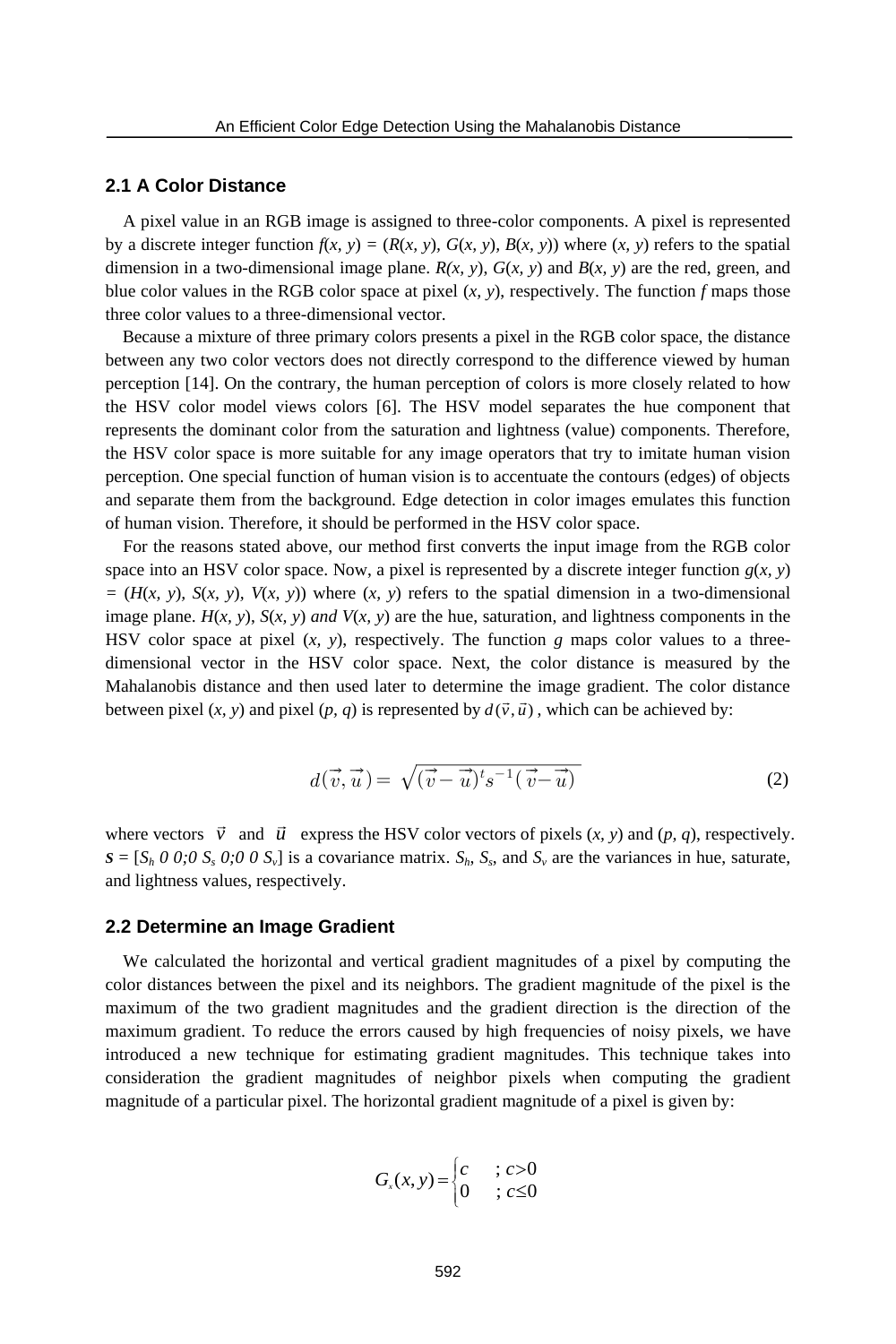and

$$
c = d(\vec{v}, \vec{u}) - \max(d(\vec{v}, \vec{r}), d(\vec{u}, \vec{q}))
$$
\n(3)

where  $G_x(x, y)$  is the horizontal gradient magnitude of pixel  $(x, y)$ . Vectors  $\vec{v}$ ,  $\vec{u}$ ,  $\vec{r}$ , and  $\vec{q}$ are the color vectors of pixels  $(x, y)$ ,  $(x+1, y)$ ,  $(x-1, y)$ , and  $(x+2, y)$ .  $d(\vec{v}, \vec{u})$  is the color distance between two color vectors  $\vec{v}$  and  $\vec{u}$ . The vertical gradient magnitude of a pixel is given by:

$$
G_{y}(x,y) = \begin{cases} c & \text{if } c > 0 \\ 0 & \text{if } c \leq 0 \end{cases}
$$

and

$$
c = d(\vec{v}, \vec{u}) - \max(d(\vec{v}, \vec{r}), d(\vec{u}, \vec{q})) \tag{4}
$$

where  $G_y(x, y)$  is the vertical gradient magnitude of pixel  $(x, y)$ . Vectors  $\vec{v}$ ,  $\vec{u}$ ,  $\vec{r}$ , and  $\vec{q}$  are the color vectors of pixels  $(x, y)$ ,  $(x+1, y)$ ,  $(x-1, y)$ , and  $(x+2, y)$ .  $d(\vec{v}, \vec{u})$  is the color distance between two color vectors  $\vec{v}$  and  $\vec{u}$ .

The final gradient magnitude of a pixel (*x, y*) is given by:

$$
G(x, y) = \max(Gx(x, y), Gy(x, y))
$$
\n
$$
(5)
$$

Fig. 1(a) shows a sample of a one-dimensional image with three corrupted noisy pixels at location 50, 80, and 170. The resulting gradient magnitude produced by our new technique (as seen in Fig. 1(b)) indicates that this approach can reduce spurious gradients, which are caused by noisy pixels.



**Fig. 1.** Determining an image gradient. (a) One-dimensional image, (b) the resulting gradient magnitude.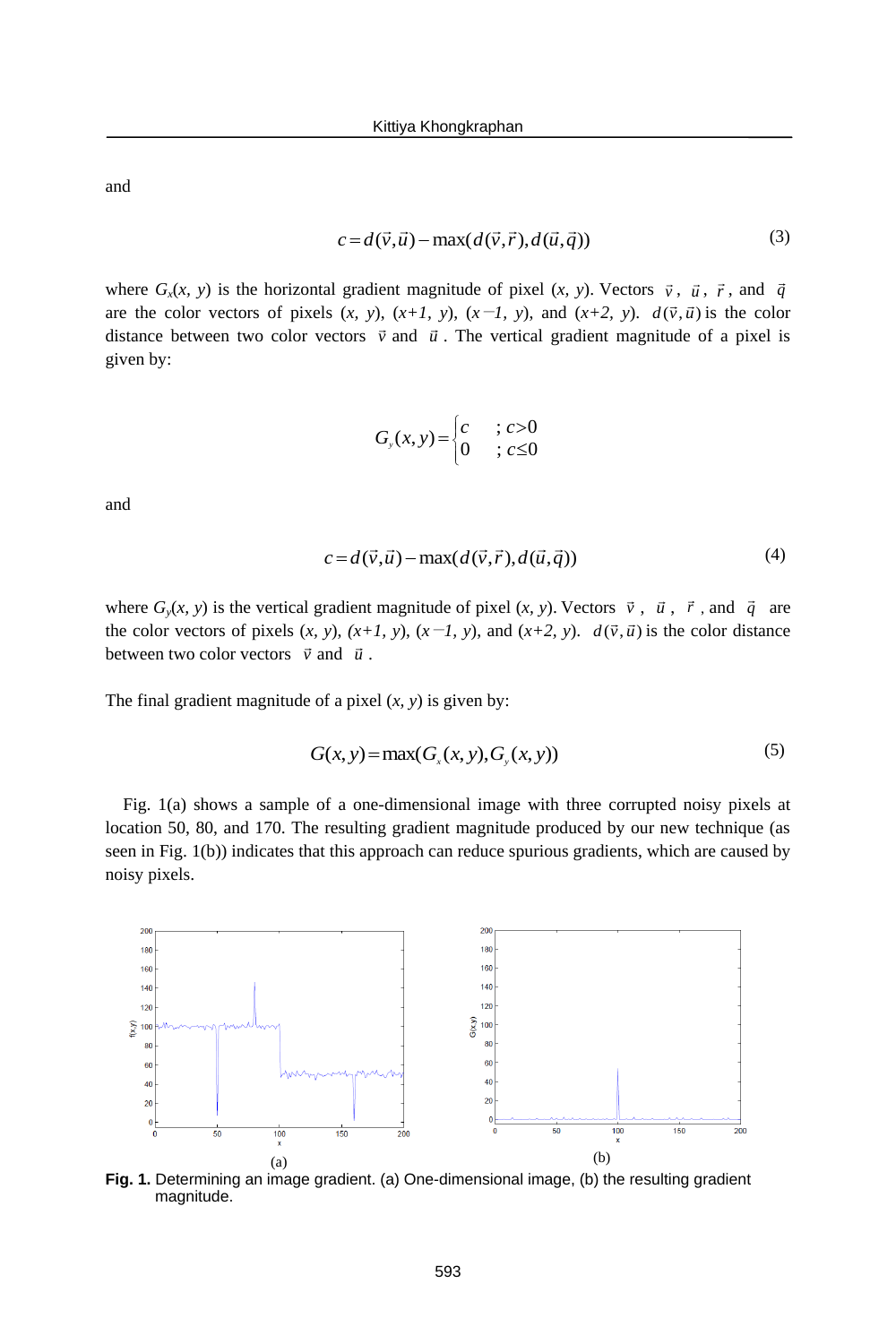#### **2.3 Non-Maximum Suppression**

Non-maximum suppression, which is proposed in the Canny edge detector [15], preserves all of the local maximal gradients while eliminating other gradients. The main concept of nonmaximum suppression is the comparison of the gradient magnitudes of a pixel and its two connected pixels on both negative and positive gradient directions. The pixel is preserved if it has the largest gradient magnitude; otherwise it is suppressed.

| 5 <sub>1</sub>  | 10    | 10    | 10              | 8     |    |
|-----------------|-------|-------|-----------------|-------|----|
| 10              | 15    | 21    | 18              | 10    |    |
| 18 <sup>4</sup> |       |       | 20 <sup>4</sup> | 22    | 24 |
| 8 <sub>4</sub>  |       | 13'   | 6               |       |    |
| 5 <sup>†</sup>  | $6 +$ | $9 +$ | 2 <sup>2</sup>  | $2 +$ |    |

**Fig. 2.** The resulting edge pixels obtained from non-maximum suppression are indicated by thick borders.

An example of resulting edge found by a non-maximum suppression process is shown in Fig. 2. The gradient magnitudes and directions of these image pixels are shown as numbers and arrows, respectively. Thick borders mark the resulting edge pixels that occur after a non-maximum suppression process. The other pixels are suppressed. Therefore, they are not considered to be edge pixels.

#### **2.4 Detecting Edge Locations**

All edge pixels with gradient magnitudes that exceed some threshold (*th*) are declared to be parts of some edges. The resulting edge pixels can be achieved by

$$
E(x,y) = \begin{cases} 1 & \text{if } G(x,y) \geq th \\ 0 & \text{if } G(x,y) < th \end{cases} \tag{6}
$$

where  $E(x, y)$  is an edge value at pixel  $(x, y)$ .  $G(x, y)$  is the gradient magnitude at pixel  $(x, y)$  and *th* is a threshold value. The edge value of 1 indicates that  $(x, y)$  is an edge pixel and 0 indicates that  $(x, y)$  is a non-edge pixel.

## **3. EXPERIMENTS**

To evaluate the performance of our proposed method, we compared its experimental results to those of the state-of-the-art Canny method [5] using both synthesized and real-world images. Moreover, we compared our approach with vector-based classical methods, such as the MVD edge detector [7], the compass operator [12], and the RCMG [11]. For the experiments on synthesized images, we use Pratt's Figure of Merit (FOM) [16] to access the ground truth which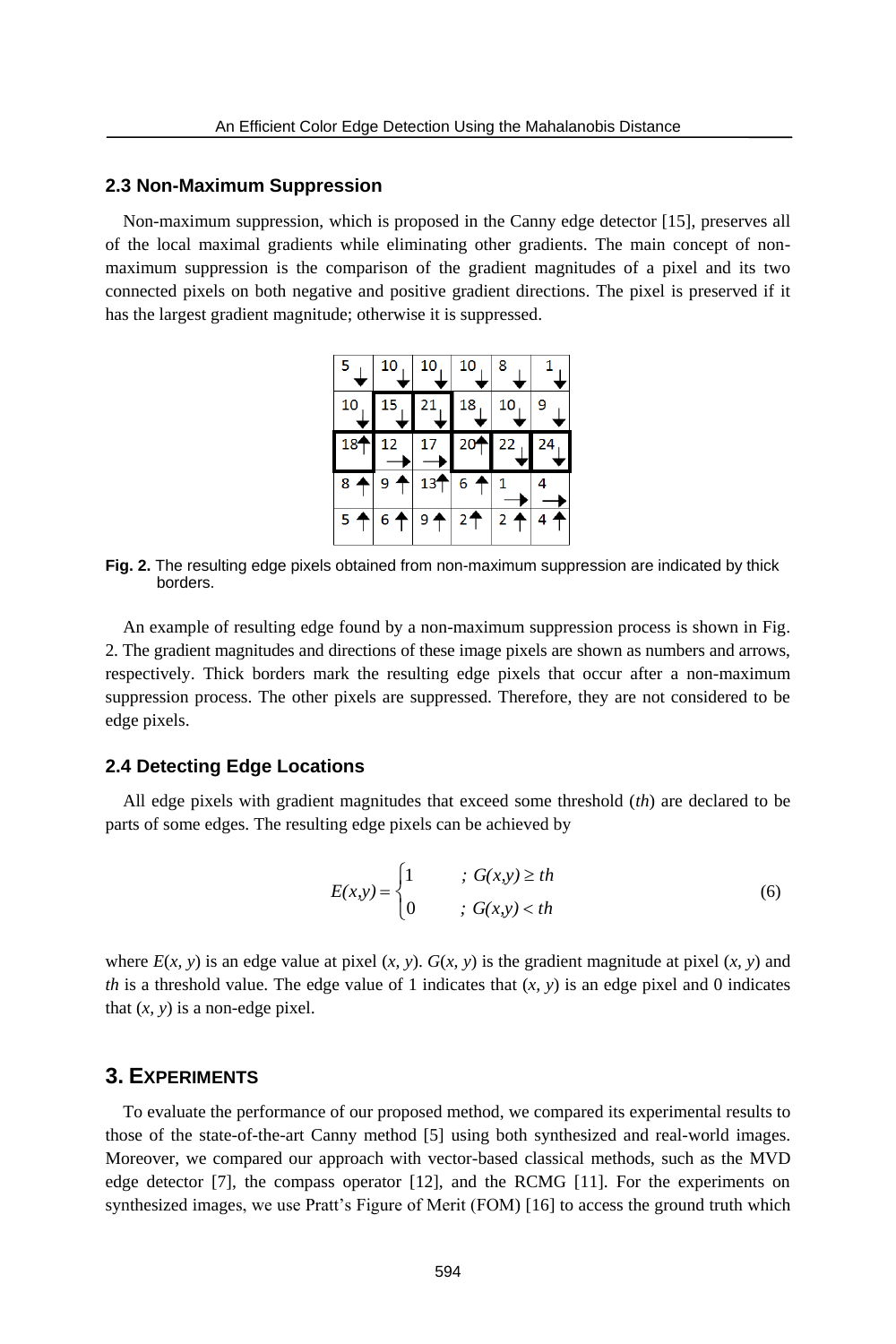we obtained by marking all of the pixels with different colors. The Pratt's FOM is defined by

$$
Pratt's\,\, = \frac{1}{\max(I_D, I_I)} \sum_{k=1}^{I_D} \frac{1}{1 + \alpha(d_k)^2} \tag{7}
$$

where  $I_D$  and  $I_I$  are the number of detected edge points and ideal edge points, respectively.  $d_k$  is the separation distance of the  $k_{th}$  detected edge point that perpendiculars to the line of ideal edge points. The scaling constant  $α$  (basically  $>$  0) provides a relative penalty between the smeared and isolated offset edges and is set to 0.2. Pratt's  $FOM = 1$ , which corresponds to a perfect match between the detected edge points and the ideal edge points. The parameters for each approach are adjusted until the maximum Pratt's FOM value is obtained. The results of the experiments on the synthesized images are shown in Sections 3.1 and 3.2 and the results on real-world images are shown in Section 3.3.

## **3.1 Robustness against Errors in Determining Color Distance**



**Fig. 3.** The experimental results on robustness against errors in color distance determination.(a) Synthesized image, (b) ground truth image, (c) color Canny detector, (d) compass operator, (e) minimum vector dispersion (MVD) method, (f) robust color morphological gradient (RCMG) method, and (g) our approach.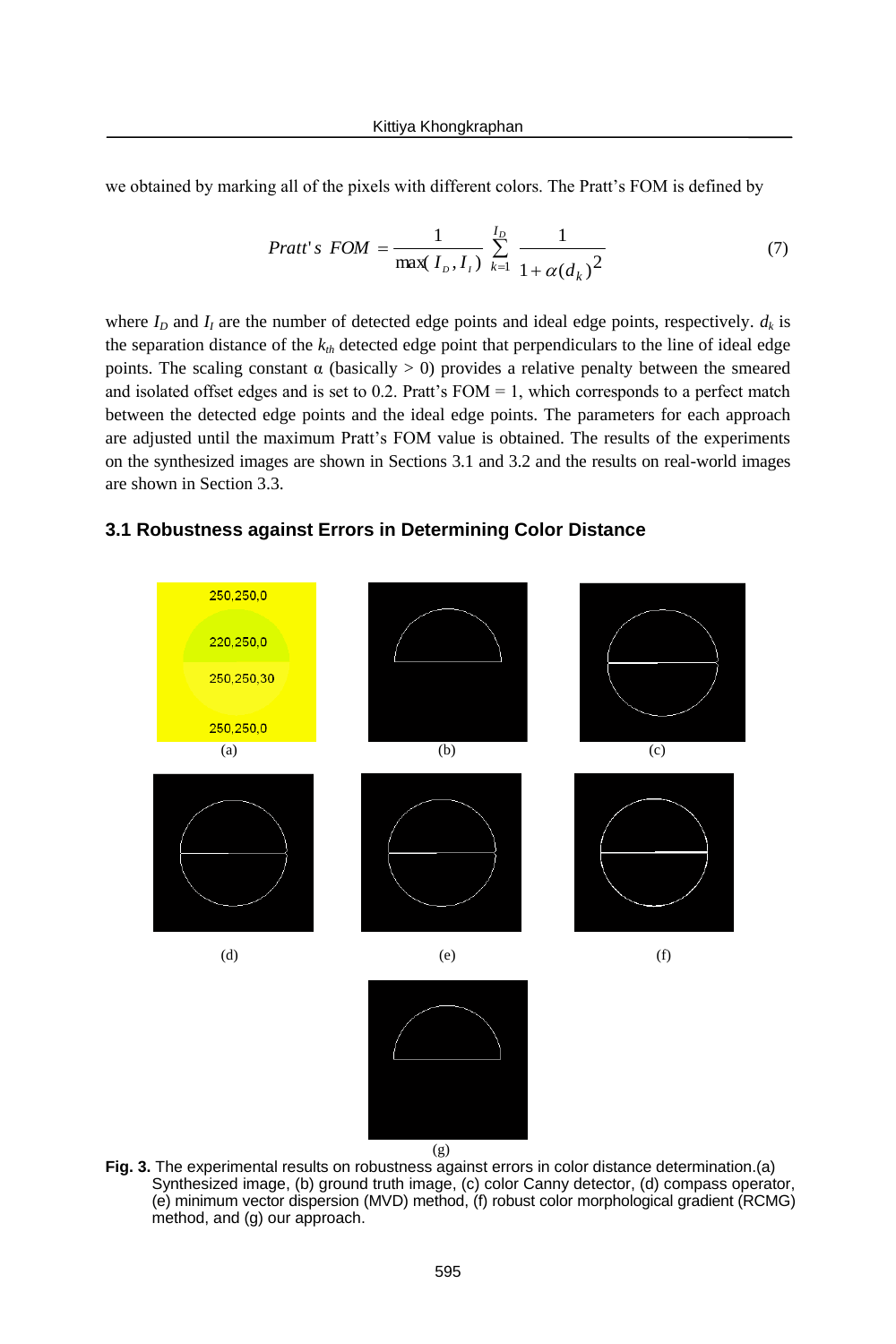In this section, we investigate the robustness of our approach against errors in estimating color distance. We synthesized a  $240 \times 240$  pixel image of two semicircles that appear in green (220, 250, 0) and yellow (250, 250, 30) with a yellow background (250, 250, 0), as shown in Fig. 3(a).

The upper semicircle has a different hue from the background, while the lower one has the same hue but different lightness. The ground truth of the image with edges around the upper semicircle is shown in Fig. 3(b). The edge detection results of the color Canny detector, the compass, the MVD, the RCMG, and our approach are shown in Fig.  $3(c)$ –(g), respectively

Moreover, our experiments show that the Pratt's FOM values of the color Canny detector, the compass, the MVD, the RCMG, and our approach are 0.5659, 0.4916, 0.8042, 0.6514, and 0.9948, respectively. These results show that our approach outperforms other methods because it is able to extract the difference in the case of there being the same hue but a different lightness. The color distances used in other methods are based on the Euclidean distance, which gives the same value for both semicircles. Therefore, the edges of both semicircles are obtained when using a low threshold value, which is inconsistent with the ground truth. Only the use of a high threshold value can detect the ideal edge.



**Fig. 4.** The experimental results on robustness against noises. (a) Synthesized image, (b) ground truth image.

#### **3.2 Robustness against Noises**

We compared our method's robustness against noise to the following methods: the color Canny detector, compass operator, the MVD, and the RCMG approaches. The range of the parameter for the color Canny detector is  $0.1 \le \alpha \le 1$ . For the compass operator,  $\alpha$  is 0.7 to 1.0 for the radius of (3α) of a circular. The range parameters of the MVD are  $6 \le k \le 10$  and  $8 \le l$ ≤ 14. For the RCMG detector, the mask size is  $5×5$  to  $7×7$  and the parameter *s* is 4 to 8. For our method, hue, saturate and lightness components are considered to be independent variables. All covariates are set to 0.1 to 0.4 and the parameter *th* ranged from 0.3 to 1. We used a synthesized image corrupted by white Gaussian noise, salt and pepper noises, an impulsive noise, and a speckle noise for ten different realizations of the noise, 1–30 dB. The noise-free synthesized image and the ground truth image are shown in Fig. 4(a) and (b), respectively.

The Pratt's FOM values for the simulated test images corrupted by various levels of white Gaussian noise, salt and pepper noises, the impulsive noise, and the speckle noise are shown in Fig. 5(a)–(d), respectively. For the Gaussian-independent noise, the FOM performance of our method and the color Canny method was quite similar and they outperformed other methods.

One exception is that the compass operator gave better results for SNRs below 12 dB. For salt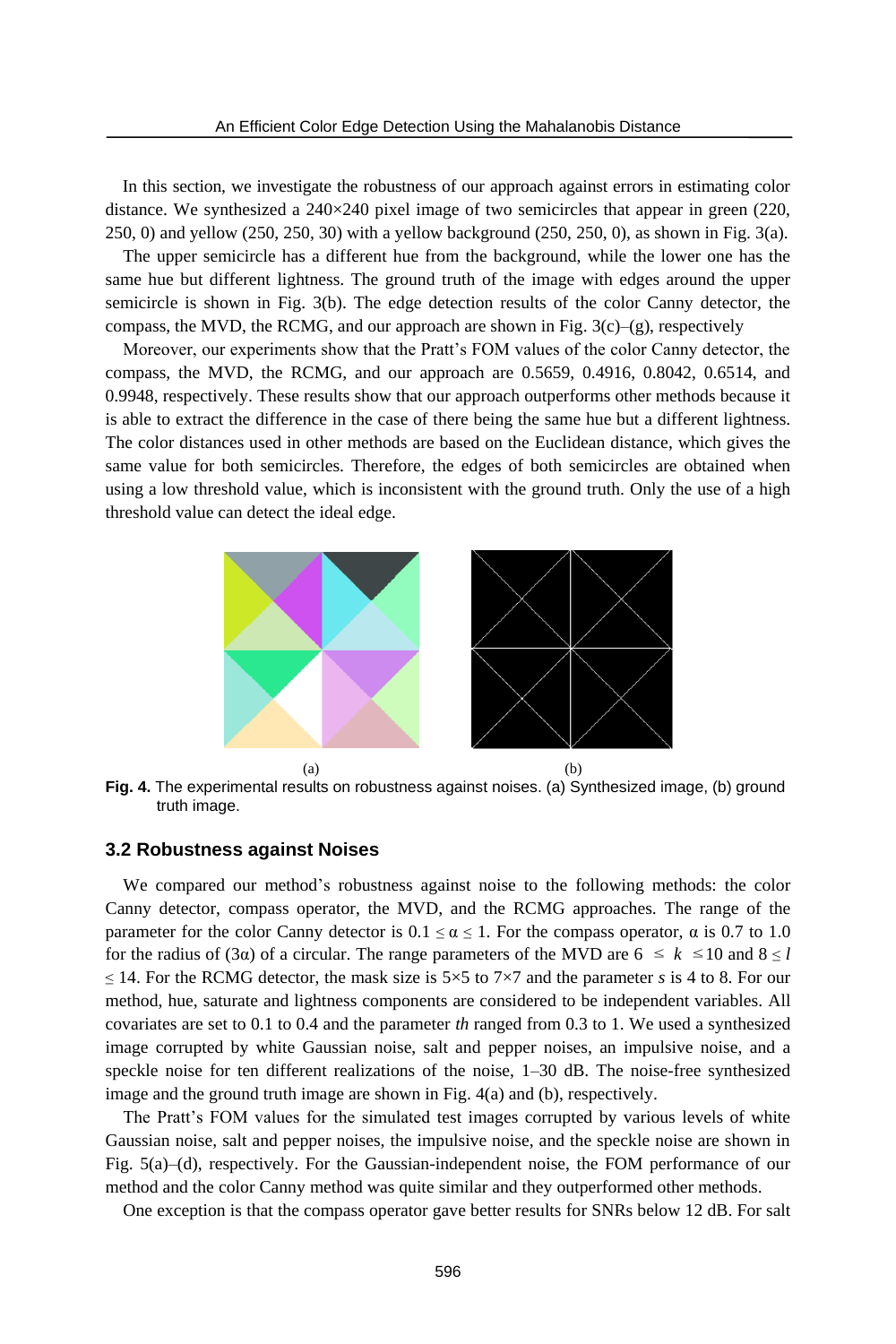and pepper noises, the color Canny operator and the RCMG method gave similar results, while the compass and MVD methods performed quite the same. However, our approach outperformed all of the methods. For the impulsive noise, the FOM performance for the color Canny operator and the compass method were broadly similar. The RCMG and the MVD methods showed similar patterns in terms of how they handled the impulsive noise. Again, our approach provided better results than other methods here. For the speckle noise, all of the methods, except the compass method, gave better results than our approach for SNRs below 5 dB. However, our approach outperformed every method for SNRs above 5 dB. For all noise, the Pratt's FOM values from the color Canny detector, the compass, the MVD, and the RCMG methods were generally lower than our approach.



**Fig. 5.** Pratt's Figure of Merit (FOM) results from the color Canny detector, the compass, the minimum vector dispersion (MVD), the robust color morphological gradient (RCMG), and our methods on (a) Gaussian-Independent noise, (b) salt and pepper noises, (c) impulsive noise, and (d) speckle noise. SNR=signal-to-noise ratio.

### **3.3 Experimental Results on Real-World Images**

 For real-world images, we obtained experimental results from the color Canny detector, the compass, the MVD, the RCMG, and our methods, as presented in Figs. 6 and 7. Fig. 6(a) shows a pepper image. Fig. 6(b)–(f) shows the edge points that resulted from the color Canny detector, the compass, the MVD, the RCMG, and our methods, respectively. The color Canny detector and the MVD methods produced thicker edges than other approaches because the color Canny detector obtains its results from the operation OR from the three color channels and the MVD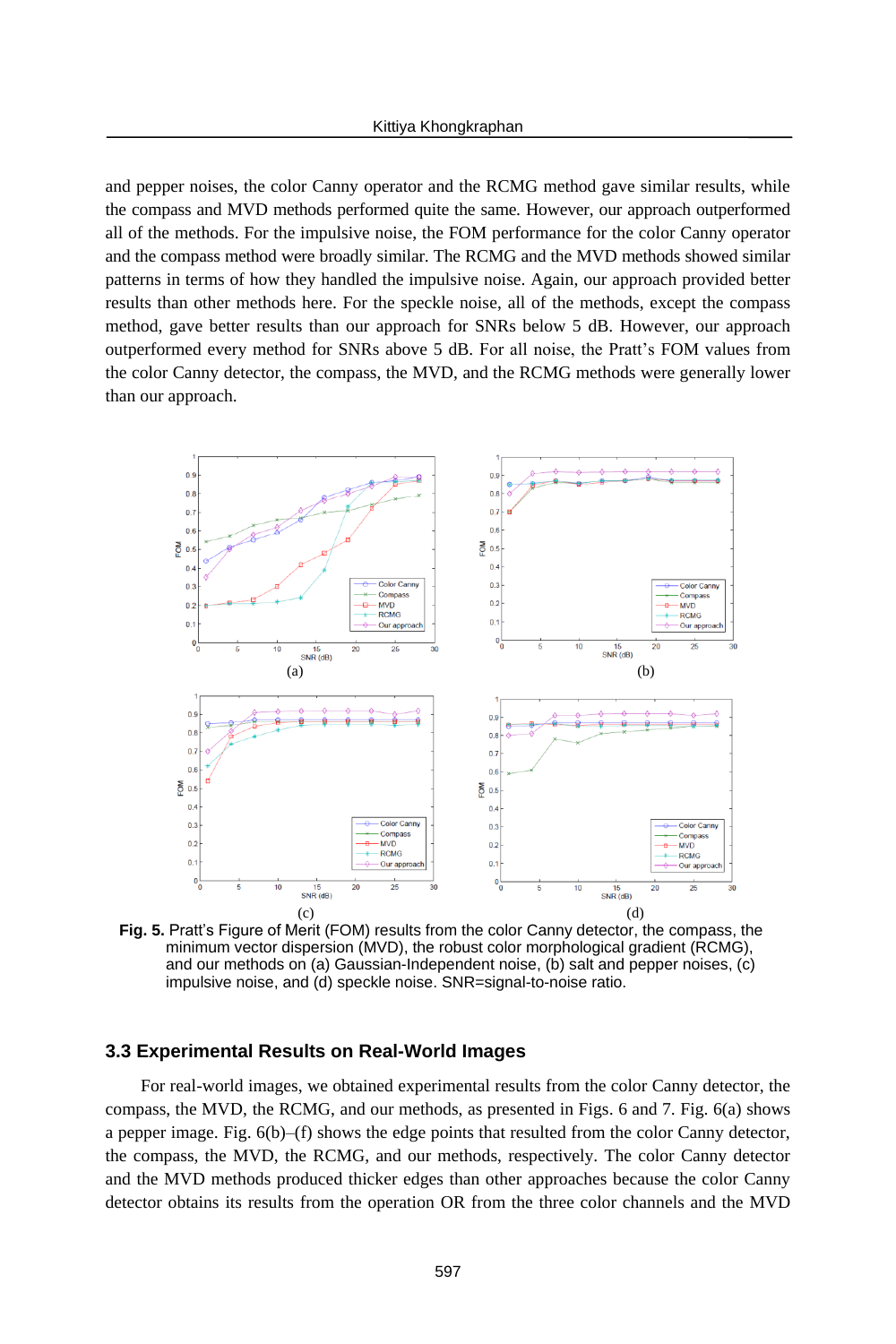method does not apply non-maximal suppression. The results produced by the compass operator (shown in Fig. 6(c)) displayed many spurious edges since edge points usually shift a few points from the ground truth pixels. This method responds strongly to color fluctuations. The results from the RCMG method (presented in Fig. 6(e)) showed broken edges. This method may possibly compute a wrong gradient direction since it defines the perpendicular to the obtained edge line as being the gradient direction. Our method produced thinner and more continuous edges than other methods, as shown in Fig. 6(f). In another experiment, the building image (shown in Fig. 7(a)) was served as input. The top of the building, as indicated by a circle, is varied in lightness. Our approach showed edge lines in this area, while the compass operator could not detect the edge pixels. Although the color Canny detector, the MVD, and the RCMG methods were able to produce edge lines in the circle, the edge lines were thick, spurious, or broken, which are possibly due the reasons mentioned above.



**Fig. 6.** Results of edge detection operators on a real-world. (a) A pepper image, (b) color Canny detector, (c) compass operator, (d) the minimum vector dispersion (MVD) method, (e) the robust color morphological gradient (RCMG) method, and (f) our approach.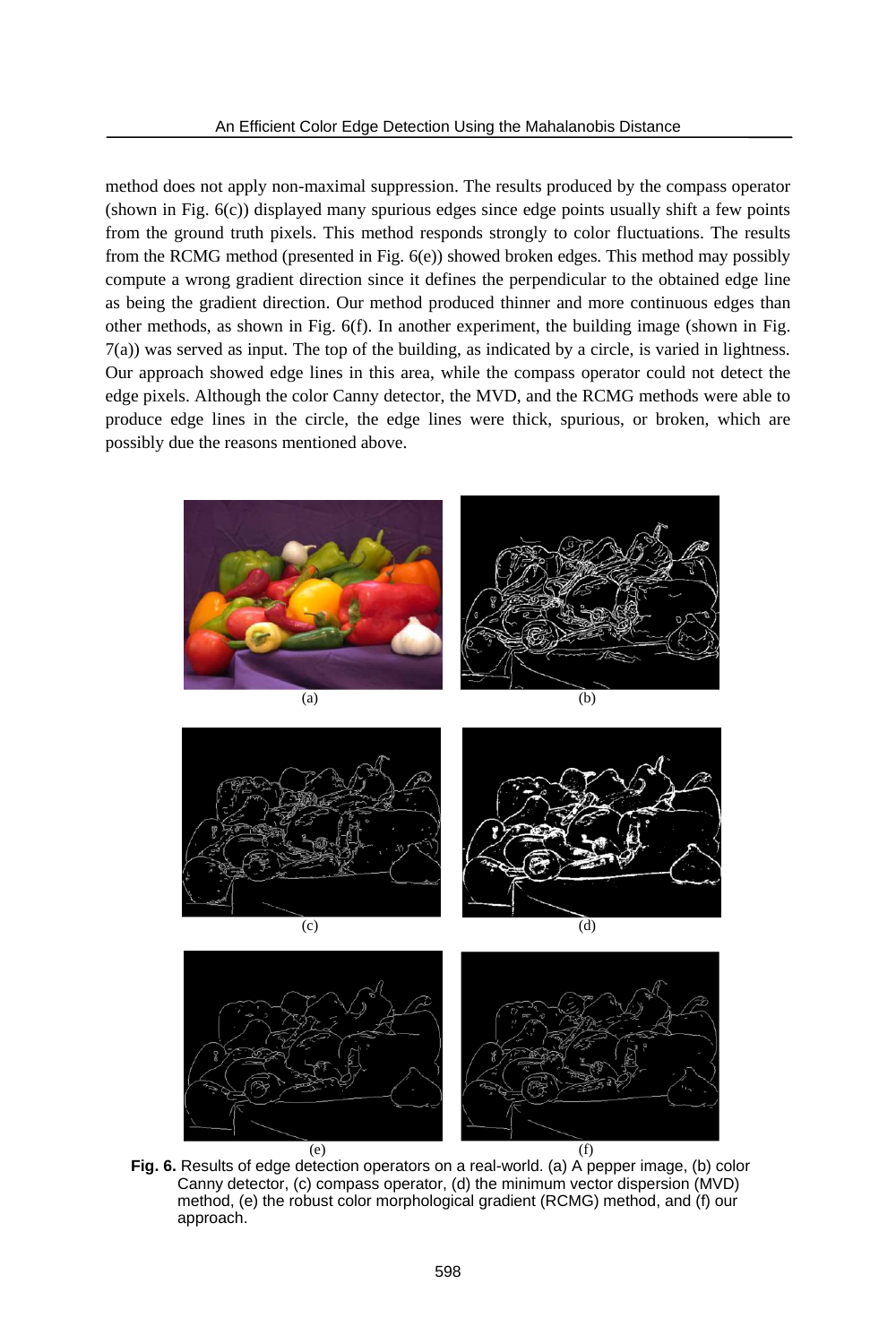

**Fig. 7.** Results of edge detection operators on a real-world. (a) A building image, (b) color Canny detector, (c) compass operator, (d) the minimum vector dispersion (MVD) method, (e) the robust color morphological gradient (RCMG) method, and (f) our approach.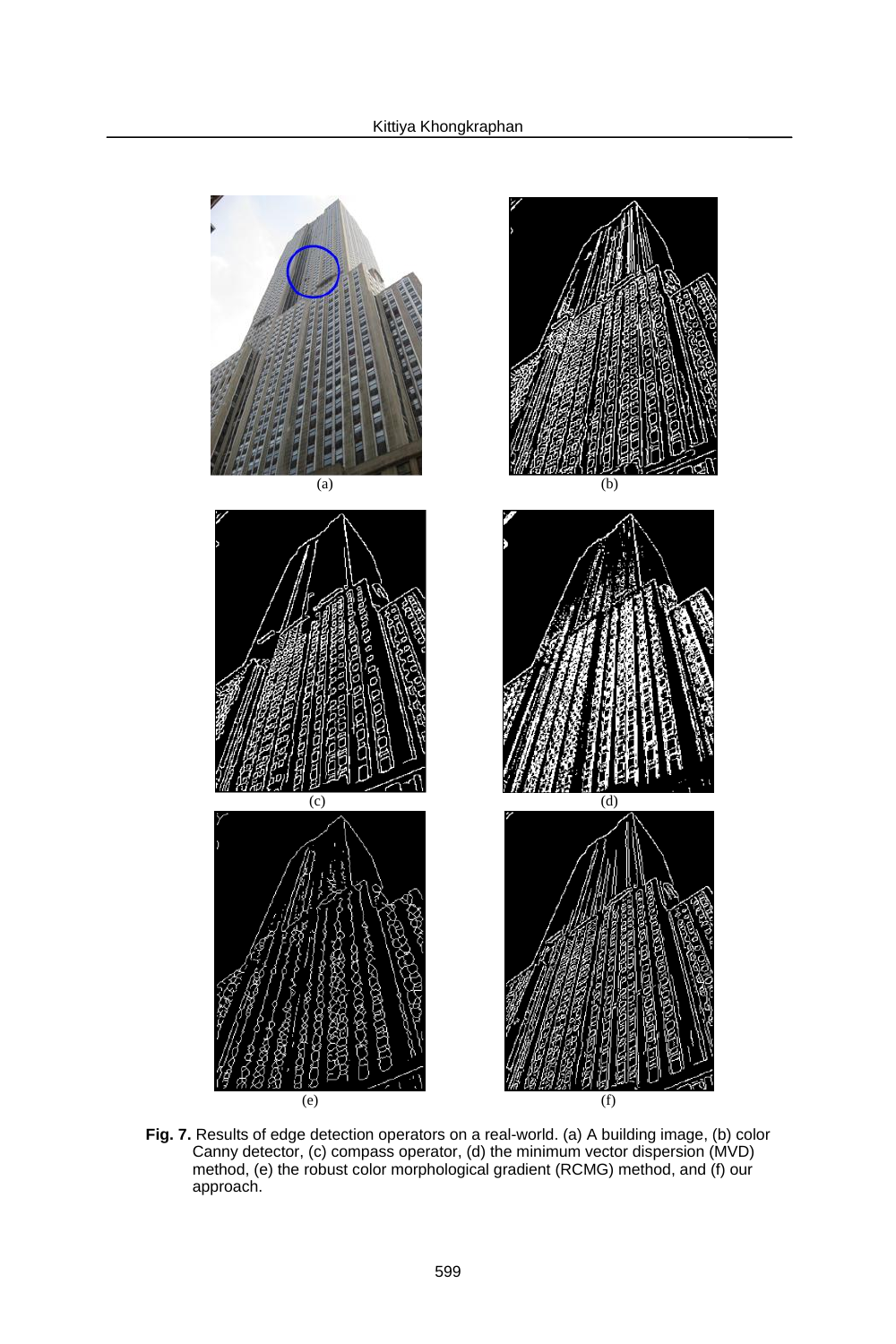# **4. CONCLUSION**

We have proposed a novel color edge detection that takes advantage of the HSV color space and applies the Mahalanobis distance to better estimate the color distance of two vectors. The main idea is to consider the hue, saturation, and lightness components of a pixel separately when computing the color distance of two pixels. Our approach outperformed other methods that measure color distances using the Euclidean distance. This is due to the fact that it can detect the edges that are marked by the change in lightness but not hue. In addition, we also proposed a new technique to determine pixel gradients by using the information from connected neighbor pixels to reduce the errors caused by high frequencies of noisy pixels. This approach has advantages over blurring techniques since it does not eliminate image details. To test our proposed method, we performed many experiments on both simulated test images and realworld images. The results have demonstrated that our method can outperform many of the existing vector-based edge detection methods, even when numerous kinds of noises are presented.

### **REFERENCES**

- [1] C.L. Novak and S.A. Shafer, "Color edge detection," in *Proceedings of DARPA Image Understanding Workshop*, Los Angeles, CA, 1987, pp.35-37.
- [2] A. Koschan and M. Abidi, "Detection and classification of edges in color images," *IEEE Signal Processing Magazine,* vol. 22, no. 1, pp. 64-73, 2005.
- [3] M. Hedley and H. Yan, "Segmentation of color images using spatial and color space information," *Journal of Electronic Imaging*, vol. 1, no. 4, pp. 374-380, 1992.
- [4] S. Di Zenzo, "A note on the gradient of a multi-image," *Computer Vision, Graphics, and Image Processing*, vol. 33, no. 1, pp. 116-125, 1986.
- [5] J. Fan, D. K. Yau, A. K. Elmagarmid, and W. G. Aref, "Automatic image segmentation by integrating color-edge extraction and seeded region growing," *IEEE Transactions on Image Processing*, vol. 10, no. 10, pp. 1454-1466, 2001.
- [6] E. Nezhadarya and R. K. Ward, "A new scheme for robust gradient vector estimation in color images," *IEEE Transactions on Image Processing*, vol. 20, no. 8, pp. 2211-2220, 2011.
- [7] P. E. Trahanias and A. N. Venetsanopoulos, "Color edge detection using vector order statistics," *IEEE Transactions on Image Processing*, vol. 2, no. 2, pp. 259-264, 1993.
- [8] J. Lee, R. M. Haralick, And L. G. Shapiro, "Morphologic edge detection," *IEEE Journal of Robotics and Automation*, vol. 3, no. 2, pp. 142-156, 1987.
- [9] S. Wesolkowski and E. Jernigan, "Color edge detection in RGB using jointly Euclidean distance and vector angle," in *Proceedings of the IAPR Vision Interface Conference*, Trois-Rivieres, Canada, 1999, pp. 9-16.
- [10] L. Shafarenko, M. Petrou, and J. Kittler, "Automatic watershed segmentation of randomly textured color images," *IEEE Transactions on Image Processing*, vol. 6, no. 11, pp. 1530-1544, 1997.
- [11] A. N. Evans and X. U. Liu, "A morphological gradient approach to color edge detection," *IEEE Transactions on Image Processing*, vol. 15, no. 6, pp. 1454-1463, 2006.
- [12] M. A. Ruzon and C. Tomasi, "Color edge detection with the compass operator," in *Proceedings of the IEEE Conference on Computer Vision and Pattern Recognition*, Ft. Collins, CO, 1999, pp. 160-166.
- [13] P. C. Mahalanobis, "On the generalized distance in statistics," *Proceedings of the National Institute of Sciences (Calcutta)*, vol. II, no. 1, pp. 49-55, 1936.
- [14] P. Chauhan and R. V. Shahabade, "Edge detection comparison on various color spaces using histogram equalization," *International Journal of Advance Computational Engineering and Networking*, vol. 1, no. 4, pp. 7-10, 2013.